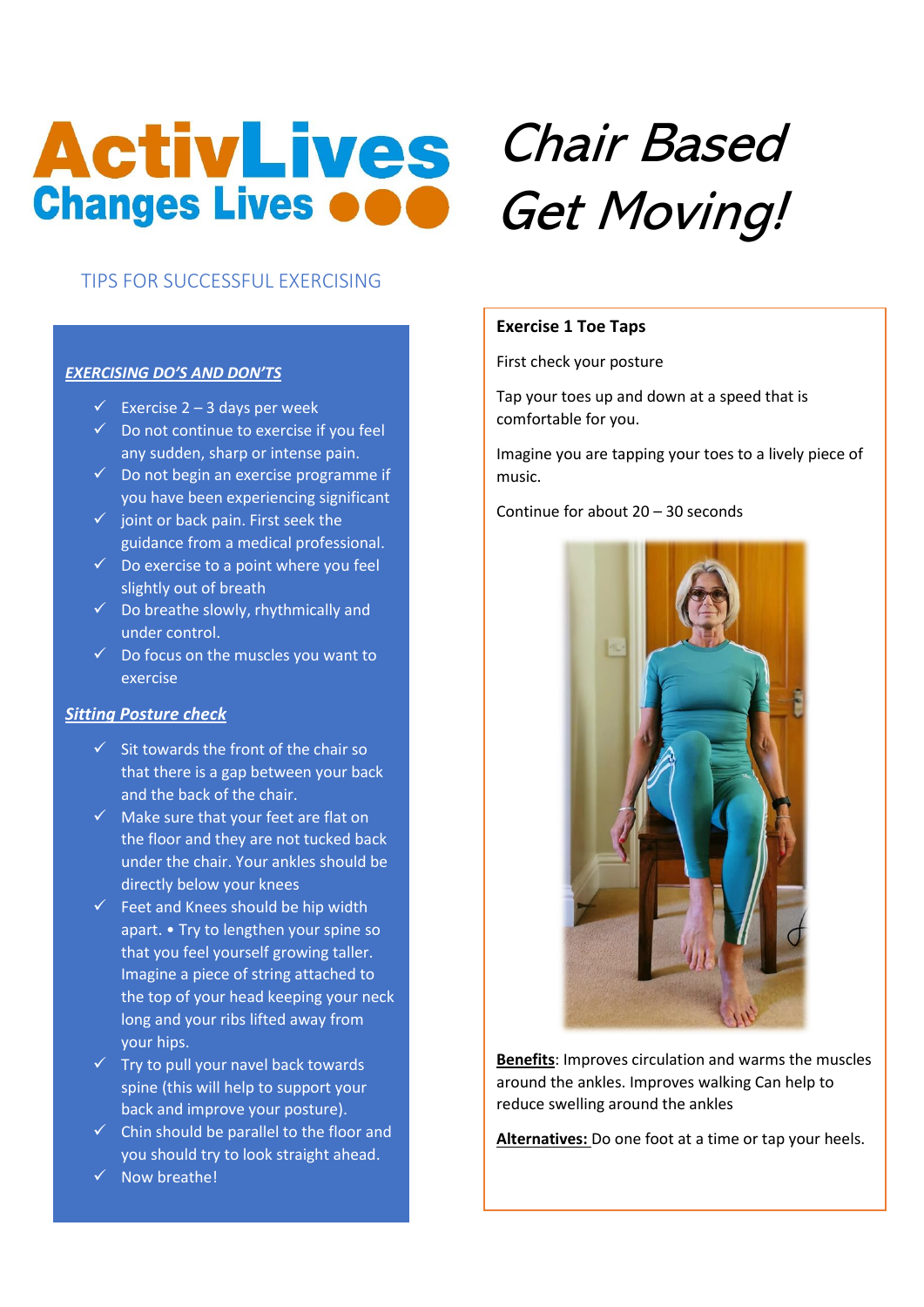#### **Exercise 2 Leg Marches**

First check your posture

Lift alternate legs so that your feet lift about 2 inches from the floor at a speed that is comfortable for you.

Imagine you are walking along at a brisk pace.

Continue for about 20 – 30 seconds



#### **Benefits:**

Improves circulation and warms the muscles around the hips and thighs. Improves walking

#### **Alternatives:**

Lifting alternate heels.

#### **Exercise 3 Rowing**

First check your posture

With your hands together reach out in front and pull your arms back to one side and then the other.

Imagine you are paddling a canoe down the river.

Continue for about 20 – 30 seconds



#### **Benefits**:

Improves circulation and balance. Warms the muscles around the shoulders, chest and back.

#### **Alternatives**:

Push and Pull.